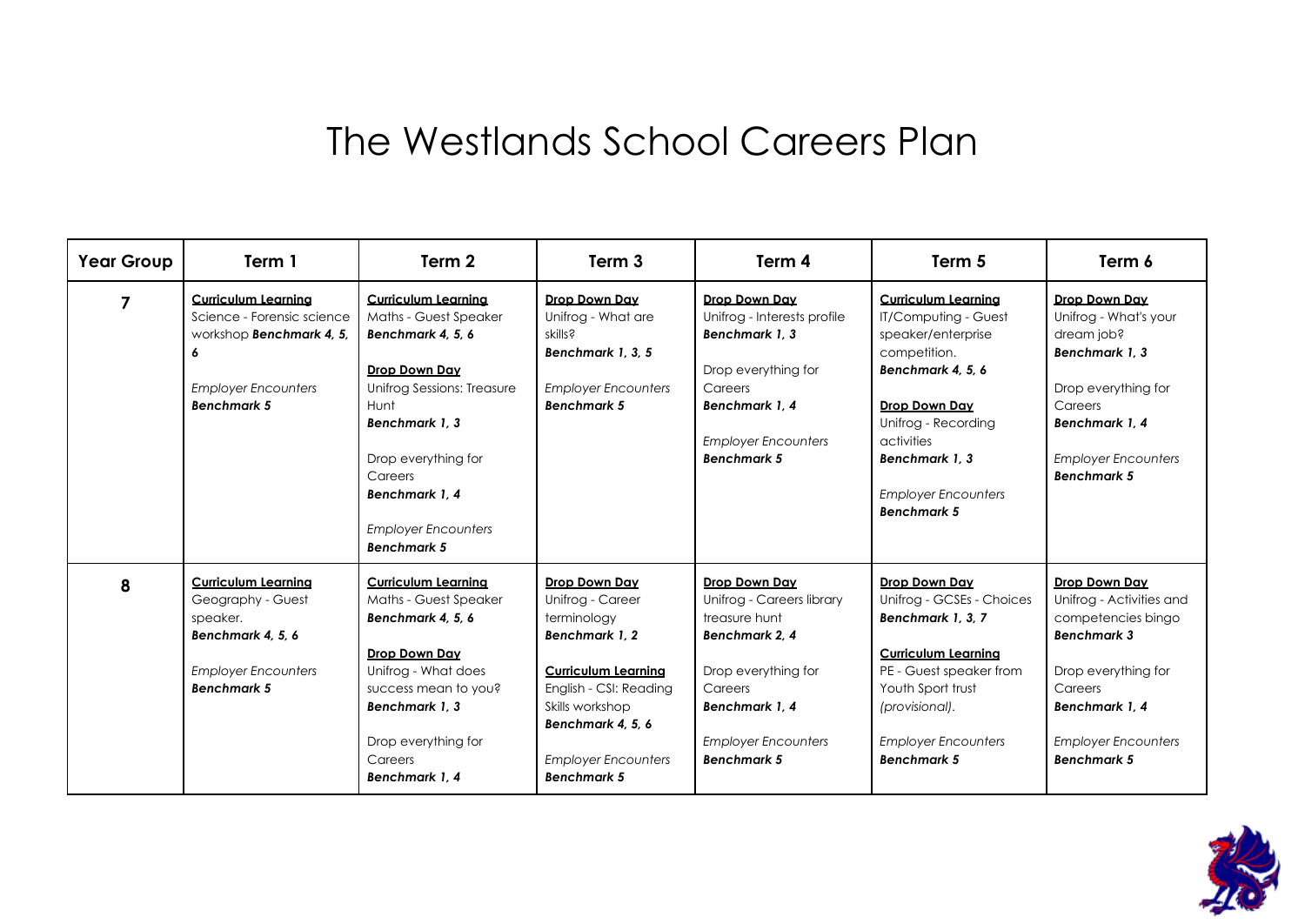|    |                                                                                                                                                | <b>Employer Encounters</b><br><b>Benchmark 5</b>                                                                                                                                                                                                                                                                                                                                                  |                                                                                                                                                                                                                          |                                                                                                                                                                                                                                                     |                                                                                                                                                                                                                                                                                                              |                                                                                                                                                                                                                            |
|----|------------------------------------------------------------------------------------------------------------------------------------------------|---------------------------------------------------------------------------------------------------------------------------------------------------------------------------------------------------------------------------------------------------------------------------------------------------------------------------------------------------------------------------------------------------|--------------------------------------------------------------------------------------------------------------------------------------------------------------------------------------------------------------------------|-----------------------------------------------------------------------------------------------------------------------------------------------------------------------------------------------------------------------------------------------------|--------------------------------------------------------------------------------------------------------------------------------------------------------------------------------------------------------------------------------------------------------------------------------------------------------------|----------------------------------------------------------------------------------------------------------------------------------------------------------------------------------------------------------------------------|
| 9  | <b>Employer Encounters</b><br><b>Benchmark 5</b>                                                                                               | <b>Curriculum Learning</b><br>Maths - Guest Speaker<br>Benchmark 4, 5, 6<br><b>Curriculum Learning</b><br>Drama - Drama Theatre<br>Trip<br>Benchmark 4, 5, 6<br>Drop Down Day<br>Unifrog - What makes a<br>great leader?<br>Unifrog -Talking about your<br>activities<br>Benchmark 1, 3, 4<br>Drop everything for<br>Careers<br>Benchmark 1.4<br><b>Employer Encounters</b><br><b>Benchmark 5</b> | Drop Down Day<br>Unifrog - Subjects<br>library treasure hunt<br>Benchmark 1, 4, 7, 8<br><b>Employer Encounters</b><br><b>Benchmark 5</b>                                                                                 | Drop Down Day<br>Unifrog - Wellbeing - Being<br>kind to yourself<br>Drop everything for<br>Careers<br>Benchmark 1.4<br><b>Employer Encounters</b><br><b>Benchmark 5</b>                                                                             | <b>Curriculum Learning</b><br>PE - Guest speaker from<br>Youth Sport Trust.<br>English - Animal Farm at<br>the Marlowe Theatre<br>Benchmark 4, 5, 6<br>Drop Down Day<br>Unifrog - Identifying<br>interests<br>Benchmark 1, 2, 3<br><b>Employer Encounters</b><br><b>Benchmark 5</b><br>Year 9 Enterprise Day | Drop Down Day<br>Unifrog - Your skills, your<br>team, your future<br>Benchmark 1, 2<br>Drop everything for<br>Careers<br>Benchmark 1.4<br><b>Employer Encounters</b><br><b>Benchmark 5</b>                                 |
| 10 | <b>Curriculum Learning</b><br>Dance workshop -<br>Professional dancer<br>Benchmark 4, 5, 6<br><b>Employer Encounters</b><br><b>Benchmark 5</b> | <b>Curriculum Learning</b><br>Dance Trip - Theatre<br>production<br>Benchmark 4, 5, 6<br><b>Careers Workshop</b><br>Year 10 Assembly for Work<br>Experience<br><b>Benchmark 6</b><br>Drop Down Day                                                                                                                                                                                                | <b>Curriculum Learning</b><br>Media - Studio visit<br>Science - Howletts Zoo<br>Benchmark 4, 5, 6<br>Drop Down Day<br>Unifrog - How to<br>contact employers<br>and research possible<br>placements.<br>Benchmark 1, 3, 5 | <b>Curriculum Learning</b><br>Finance - Guest speaker<br>Maths - Visit to the Royal<br>Observatory<br>Music - Music Studio<br>Trip/Professional Musician<br>Guest Speaker<br>Benchmark 4, 5, 6<br><b>Drop Down Day</b><br>Unifrog - Careers library | <b>Curriculum Learning</b><br>English - Shakespeare trip<br>Personal branding.<br>Benchmark 4, 5, 6<br>Drop Down Day<br>Unifrog - What makes a<br>great team player.<br><b>Careers Workshop</b><br>Work Experience Health                                                                                    | <b>Curriculum Learning</b><br>Animal Care -<br>Educational visits to<br>farms and agricultural<br>events. Visits from<br>Animal Professionals &<br>Kent Show<br>Benchmark 4, 5, 6<br>Work Experience<br><b>Benchmark 6</b> |

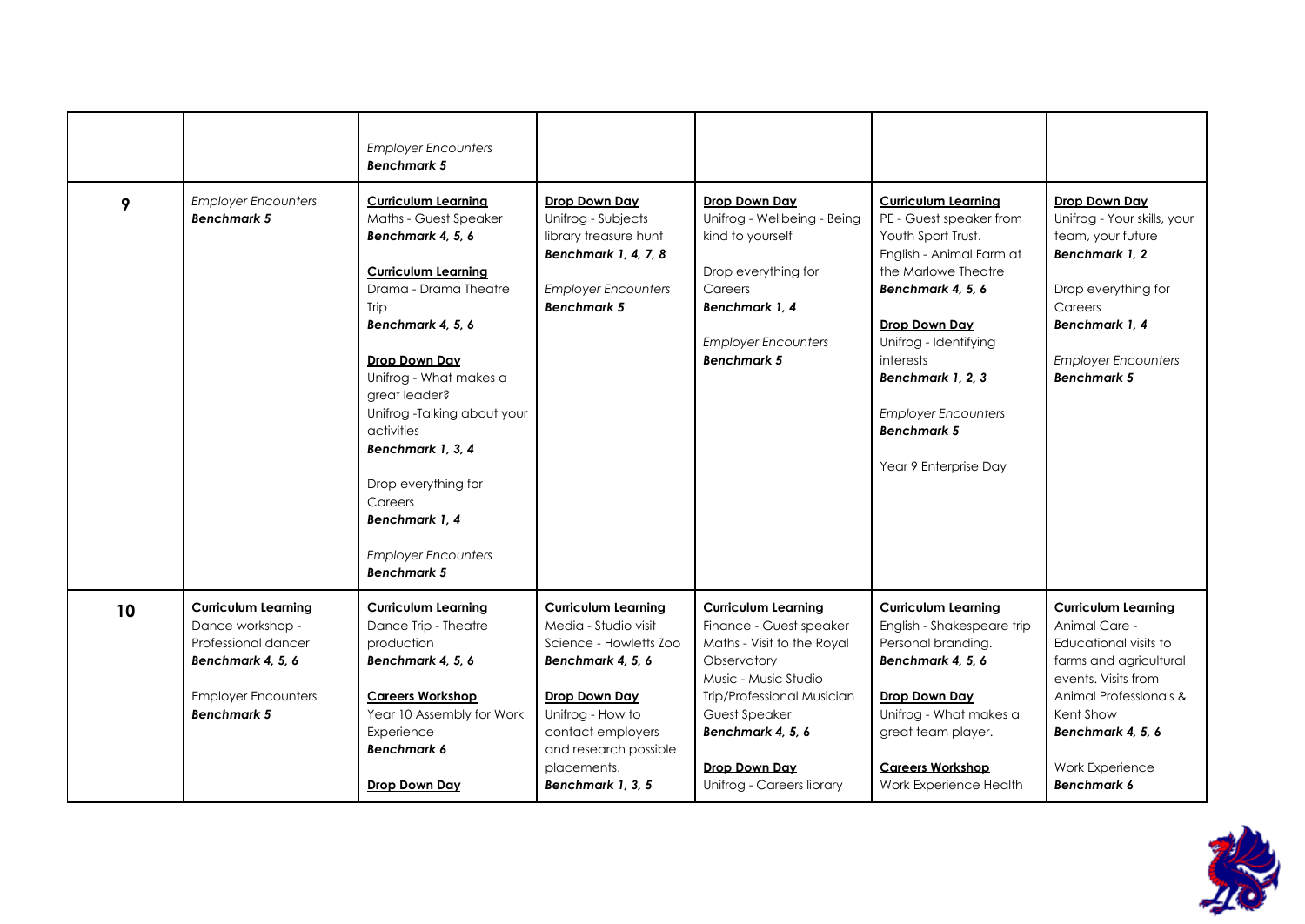|    |                                                                                                                                                                                                                                                                                                                                                                                                         | Unifrog - Personality quiz<br>Benchmark 1, 3<br>Drop everything for<br>Careers<br>Benchmark 1, 4<br><b>Employer Encounters</b><br><b>Benchmark 5</b>                                                                                                                                                                                                                                                                                                 | <b>Employer Encounters</b><br><b>Benchmark 5</b>                                                                                                                                                                                                                                                                                                                                              | treasure hunt - 4<br>Unifrog - Work Experience:<br>CVs and cover letters.<br>Benchmark 1, 2, 4, 5, 6<br>Drop everything for<br>Careers<br>Benchmark 1, 4<br><b>Employer Encounters</b><br><b>Benchmark 5</b>                                                                                                                                                                                                                             | and Safety<br><b>Benchmark 6</b><br><b>Employer Encounters</b><br><b>Benchmark 5</b>                   | Drop Down Day<br>Careers library: Escape<br>rooms<br>Benchmark 1, 2, 4, 7<br>Drop everything for<br>Careers<br>Benchmark 1, 4<br><b>Employer Encounters</b><br><b>Benchmark 5</b> |
|----|---------------------------------------------------------------------------------------------------------------------------------------------------------------------------------------------------------------------------------------------------------------------------------------------------------------------------------------------------------------------------------------------------------|------------------------------------------------------------------------------------------------------------------------------------------------------------------------------------------------------------------------------------------------------------------------------------------------------------------------------------------------------------------------------------------------------------------------------------------------------|-----------------------------------------------------------------------------------------------------------------------------------------------------------------------------------------------------------------------------------------------------------------------------------------------------------------------------------------------------------------------------------------------|------------------------------------------------------------------------------------------------------------------------------------------------------------------------------------------------------------------------------------------------------------------------------------------------------------------------------------------------------------------------------------------------------------------------------------------|--------------------------------------------------------------------------------------------------------|-----------------------------------------------------------------------------------------------------------------------------------------------------------------------------------|
| 11 | <b>Curriculum Learning</b><br>CACHE/H&Sc. Roles and<br>responsibilities of EYP<br><b>Curriculum Learning</b><br>Dance workshop -<br>Professional dancer<br>Benchmark 4, 5, 6<br><b>Careers Workshop</b><br>Journey ahead roadmap<br>KentChoices<br>Post 16 Options Assembly -<br>The Education People<br>Kent Choices Webinar.<br>Benchmark 1, 4, 7<br><b>Employer Encounters</b><br><b>Benchmark 5</b> | <b>Curriculum Learning</b><br>Dance Trip - Theatre<br>production<br>Benchmark 4, 5, 6<br>Post 16 Interviews<br><b>Careers Workshop</b><br>How to make a good<br>application on Kent<br>Choices.<br>Benchmark 1, 4, 7<br>Drop Down Day<br>Unifrog - Post 16 choices.<br>Unifrog - BTEC options -<br>Busting BTEC myths.<br>Benchmark 1, 3, 7, 8<br>Sixth Form Taster Day<br>Benchmark 3, 7<br>Drop everything for<br><b>Careers</b><br>Benchmark 1, 4 | <b>Curriculum Learning</b><br>Science - Howletts Zoo<br>Link to conservation<br>and extinction in Year<br>11 biology.<br>Benchmark 4, 5, 6<br><b>Careers Workshop</b><br>Apprenticeship<br>workshops<br>Drop Down Day<br>Unifrog - A level<br>choices.<br>Unifrog - Introduction to<br>apprenticeships in<br>England<br>Benchmark 1, 3, 7<br><b>Employer Encounters</b><br><b>Benchmark 5</b> | <b>Curriculum Learning</b><br>Maths - Visit to the Royal<br>Observatory<br>Benchmark 4, 5, 6<br>Kent Choices final<br>destinations.<br><b>Benchmark 7</b><br>Drop Down Day<br>Unifrog - Wellbeing:<br>Recognising and<br>managing stress and<br>anxiety.<br>Unifrog - Revision<br>techniques - good vs bad.<br>Benchmark 1, 2, 3<br>Drop everything for<br>Careers<br>Benchmark 1, 4<br><b>Employer Encounters</b><br><b>Benchmark 5</b> | Drop Down Day<br>Unifrog - Coping with<br>changes.<br><b>Employer Encounters</b><br><b>Benchmark 5</b> |                                                                                                                                                                                   |

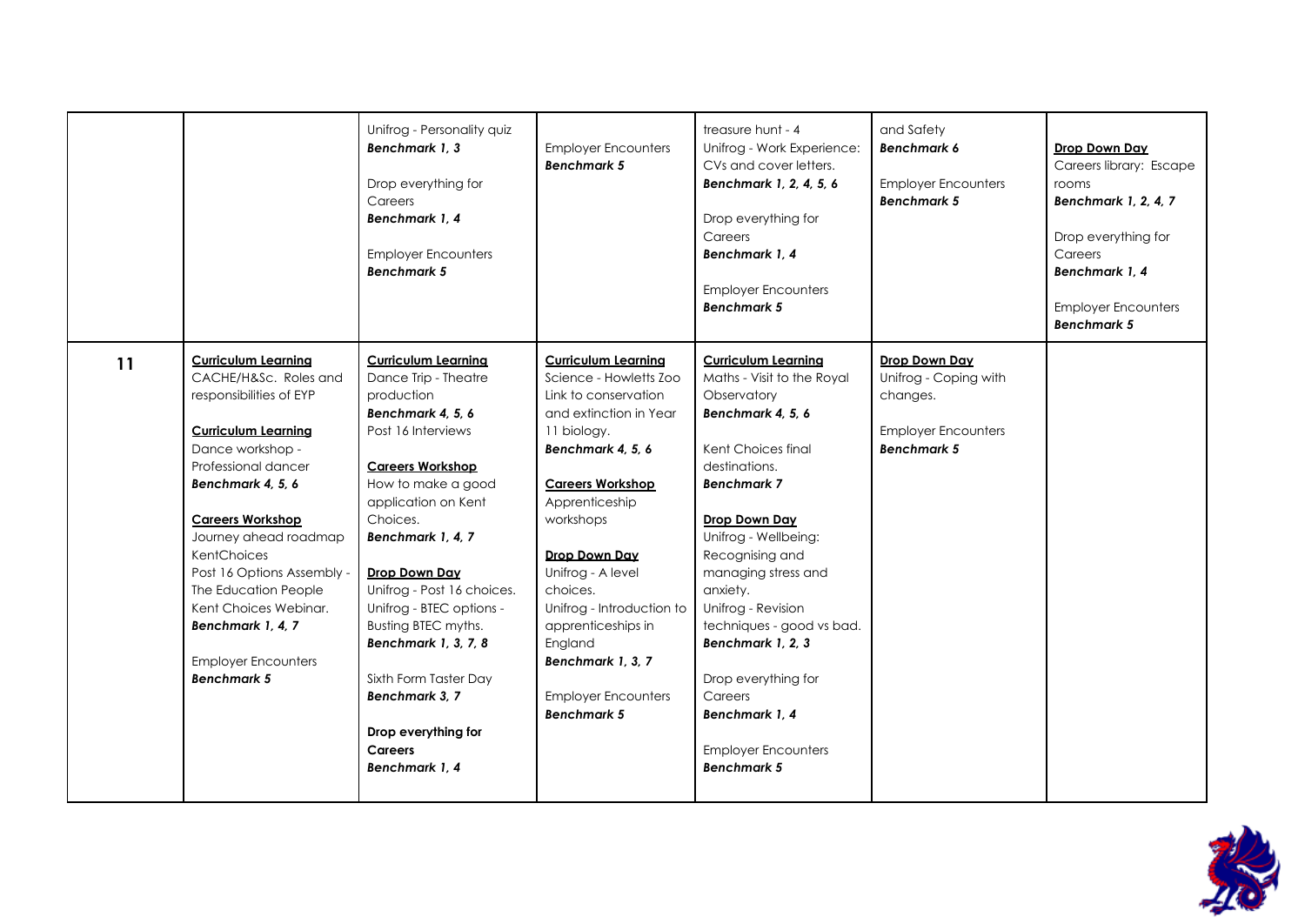|    |                                                                                                                                                                                                                                                                                                  | <b>Employer Encounters</b><br><b>Benchmark 5</b>                                                                                                                                                                                                                                                                                                      |                                                                                                                                                                                     |                                                                                                                                                                                                                                                                                                                                       |                                                                                                                                                                                                                  |                                                                                                                                                                                                                          |
|----|--------------------------------------------------------------------------------------------------------------------------------------------------------------------------------------------------------------------------------------------------------------------------------------------------|-------------------------------------------------------------------------------------------------------------------------------------------------------------------------------------------------------------------------------------------------------------------------------------------------------------------------------------------------------|-------------------------------------------------------------------------------------------------------------------------------------------------------------------------------------|---------------------------------------------------------------------------------------------------------------------------------------------------------------------------------------------------------------------------------------------------------------------------------------------------------------------------------------|------------------------------------------------------------------------------------------------------------------------------------------------------------------------------------------------------------------|--------------------------------------------------------------------------------------------------------------------------------------------------------------------------------------------------------------------------|
| 12 | <b>Curriculum Learning</b><br>Child Development - work<br>placements<br>Benchmark 4, 5, 6<br><b>Careers Workshop</b><br>Unifrog Launch<br>Benchmark 1, 3, 7<br><b>Employer Encounters</b><br><b>Benchmark 5</b>                                                                                  | <b>Curriculum Learning</b><br>Dance Trip - Theatre<br>production<br>Benchmark 4, 5, 6<br>Drop Down Day<br>Unifrog - Post 18 choices.<br>Unifrog - Post 18 planning.<br>Benchmark 1, 3, 7<br>Drop everything for<br><b>Careers</b><br>Benchmark 1, 4<br><b>Careers Workshop</b><br>Work Experience<br><b>Employer Encounters</b><br><b>Benchmark 5</b> | Drop Down Day.<br>Unifrog - Student year<br>plan: Goal setting and<br>geeking out.<br>Benchmark 1, 3, 4, 7<br><b>Employer Encounters</b><br><b>Benchmark 5</b>                      | <b>Curriculum Learning</b><br>Criminology - Visit to<br>Rochester Prison.<br>Benchmark 4, 5, 6<br>Mock interviews<br>Benchmark 3, 5, 6<br>Drop Down Day<br>Unifrog - Finding the right<br>Apprenticeship.<br>Benchmark 1, 2, 3<br>Drop everything for<br>Careers<br>Benchmark 1.4<br><b>Employer Encounters</b><br><b>Benchmark 5</b> | Drop Down Day<br>Unifrog - Personal<br>Statements<br>Benchmark 1, 7<br><b>Careers Workshop</b><br>Work Experience Health<br>and Safety<br><b>Benchmark 6</b><br><b>Employer Encounters</b><br><b>Benchmark 5</b> | Drop Down Day<br>Unifrog - Discovering<br><b>MOOCS</b><br>Benchmark 1, 3<br>Work Experience<br><b>Benchmark 6</b><br>Drop everything for<br>Careers<br>Benchmark 1.4<br><b>Employer Encounters</b><br><b>Benchmark 5</b> |
| 13 | <b>Careers Workshop</b><br>Year 13 University<br>Application Support.<br>Year 13 University Personal<br>Statement Support.<br>Benchmark 3, 4, 7<br><b>Curriculum Learning</b><br>Child Development - work<br>placements<br>Benchmark 4, 5, 6<br><b>Employer Encounters</b><br><b>Benchmark 5</b> | <b>Careers Workshop</b><br>Christchurch student<br>finance talk.<br><b>Benchmark 7</b><br>Drop Down Day<br>Unifrog - How to -<br>Applications list<br>Personal statement<br>Benchmark 1, 7, 8<br>Drop everything for<br>Careers<br>Benchmark 1.4                                                                                                      | Drop Down Day<br>CV with Unifrog.<br>Interview skills with<br>Unifrog.<br>Unifrog - Assessment<br>centres.<br>Benchmark 1, 3, 6<br><b>Employer Encounters</b><br><b>Benchmark 5</b> | <b>Curriculum Learning</b><br>Criminology - Visit to<br>Rochester Prison.<br>Benchmark 4, 5, 6<br>Mock interviews<br>Benchmark 3, 5, 6<br>Drop Down Day<br>Unifrog - Wellbeing -<br>Managing stress and<br>anxiety.<br>Drop everything for                                                                                            |                                                                                                                                                                                                                  |                                                                                                                                                                                                                          |